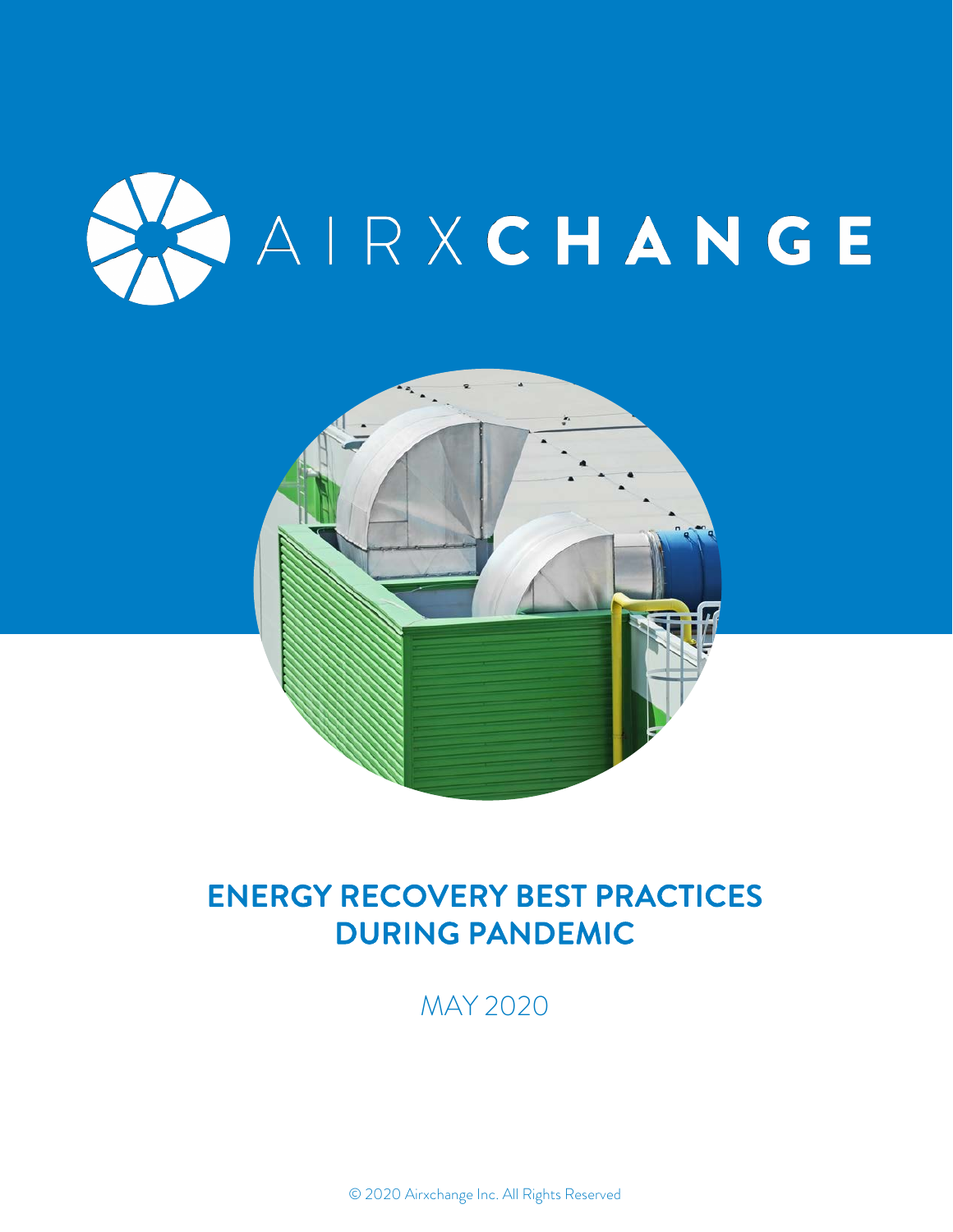



In times of extreme health risk such as the current pandemic, it's helpful to have a good understanding of how outdoor air ventilation systems can reduce the spread of pathogens within the built environment. When ventilation is provided by an energy recovery ventilator (ERV), a further understanding of recirculated air is needed to alleviate concerns for operating ERVs during pandemics.

*In well-designed commercial buildings, energy recovery ventilators should remain operating and are essential to maintain ventilation rates, see Safe Use of Heat Recovery Section REVHA guidance April 3, 2020.*

With the exception of healthcare facilities, most HVAC systems condition a mix of fresh outdoor air with recirculated room air. Energy recovery ventilators precondition the fresh air and supply it directly to the indoor space or to other downstream systems, such as fan coils, air handlers or rooftop units.

With very low recirculation amounts, ERVs have the least tendency to bring particles and VOC's back into the building as compared to a downstream HVAC system that mixes a portion of fresh air with significant amounts of recirculated air.

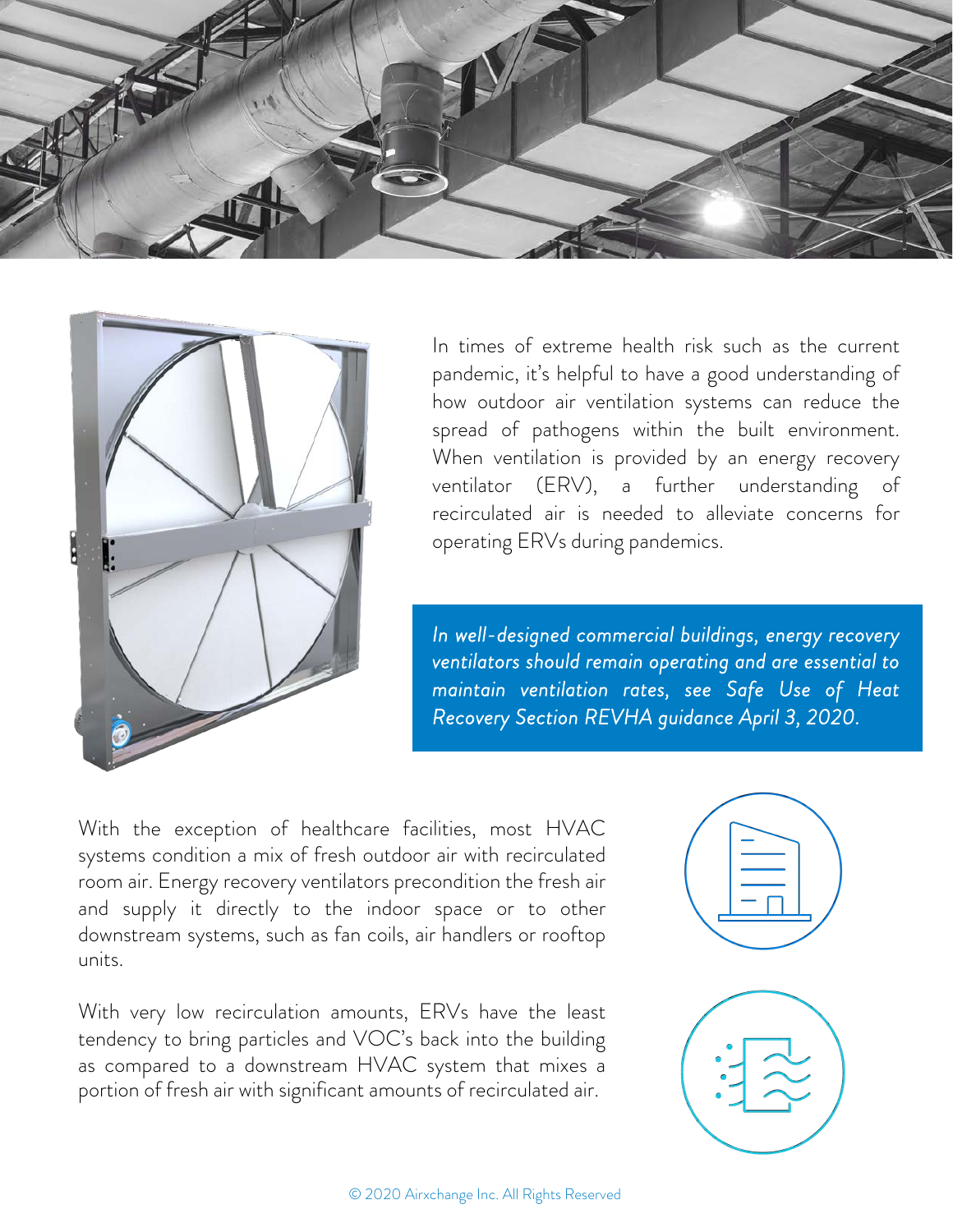

Reducing ERV recirculation rates, known by AHRI 1060 certification as Exhaust Air Transfer Ratio (EATR), is possible by checking actual operation of the ERV. An HVAC or air balancing technician should be able to measure the air pressure at the return air inlet and supply air discharge of the energy recovery component. Best practice is to maintain a higher pressure in the supply air section than the exhaust air section. This will reduce the amount of EATR. With good fan and system design, EATR can be kept under 5% and generally between 1-3%.

Airxchange cautions operators that bypassing or disabling ERV systems without a complete understanding of the system will likely result in unintended consequences such as reduced outdoor ventilation rates or out-of-control indoor humidity conditions which may themselves favor the spread of viruses. The most appropriate adjustment generally would be to continue operation of the ERV component appropriate to climate conditions, and to increase outside air ventilation rates, which is consistent with CDC guidance, REHVA guidance and the ASHRAE Position Documents.

"Even the most robust HVAC system cannot control all airflows and completely prevent dissemination of an infectious aerosol or disease transmission by droplets or aerosols."- ASHRAE Position Document on Infectious Disease 2020.



Exceeding minimum ventilation standards may be the most powerful means to reducing infection rates. Riley and Nardell (1989) present a standard model of airborne infection usually referred to as the Wells-Riley equation. Increasing ventilation rates decreases exposure by diluting air containing infectious particles with infectious-particle free air. Using the Wells-Riley equation, doubling ventilation rates has the potential to reduce infection rates by half.

Rather than bypass energy recovery ventilators, it could be possible to dramatically increase ventilation flow over building code minimum through an ERV while still recovering a significant amount of energy and maintaining humidity control.